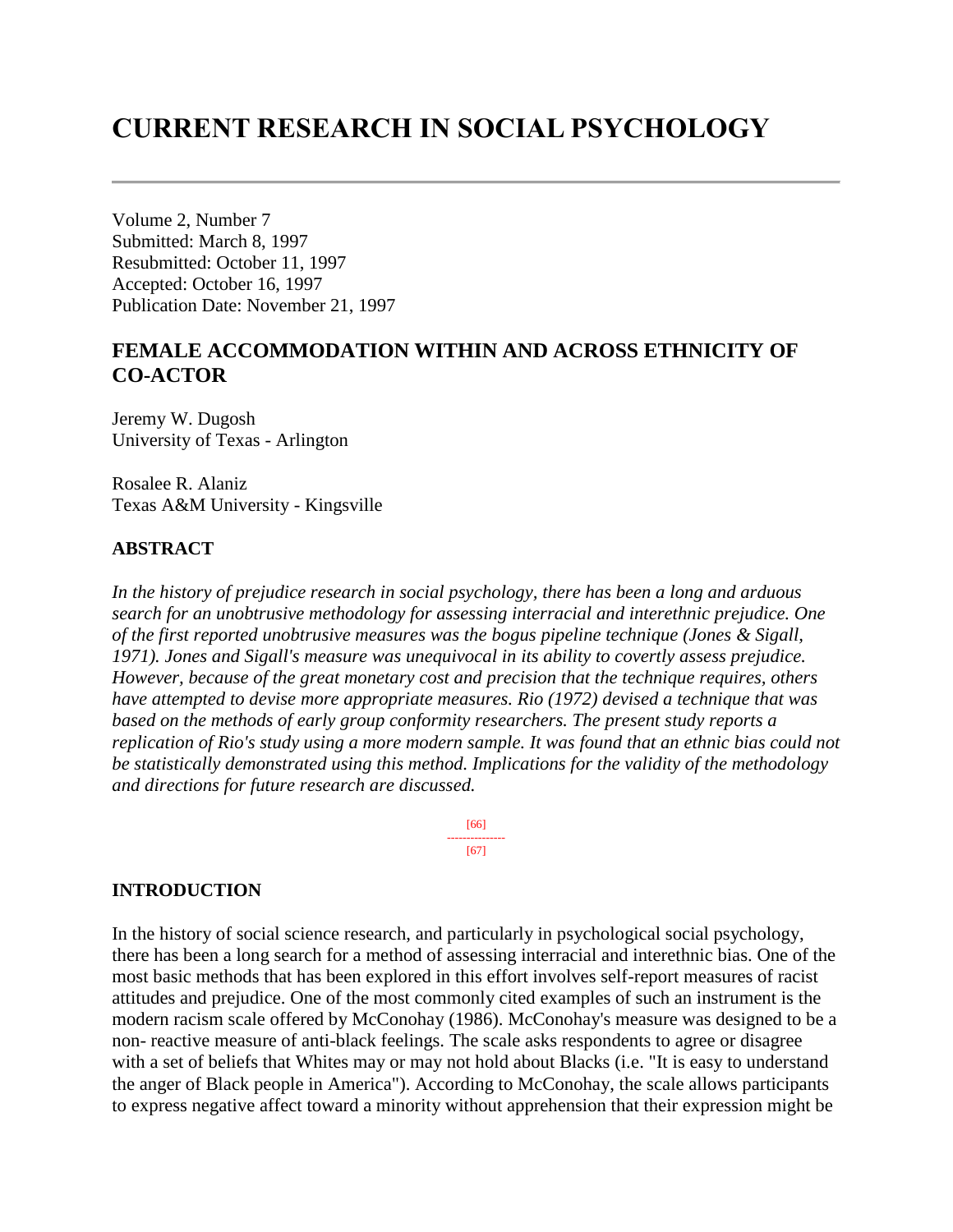labeled as racist or prejudiced. Because the wording of the scale allows the prejudiced response to be explained by a racially neutral ideology, participants may be more likely to express their true feelings. Shortly after the publication of this self-report measure, a marked backlash against the utility of self-reports as a measure of racial attitudes was observed in the literature. Several inherent difficulties with the method were noted. For example, people may be unaware of their true sentiments (Banaji & Greenwald, 1994; Greenwald & Banaji, 1995), or they may be reluctant to express negativity toward minority members (e.g. Crosby, Bromley, & Saxe, 1980; Gaertner & Dovidio, 1986; Sigall & Page, 1971). Concerns such as these regarding the validity of self-report measures of attitudes have recently led to an interest in more indirect, unobtrusive measures of racial and ethnic attitudes.

One of the first and most well known attempts to measure racial attitudes unobtrusively was Jones and Sigall's (1971) bogus pipeline technique. By convincing participants that an apparatus was capable of measuring physiological responses and revealing true attitudes, Jones and Sigall were able to find large discrepancies between self-reports of interracial attitudes on traditional measures and reported attitudes while connected to the bogus pipeline. While the technique has been shown to be successful, it requires elaborate deception to convince participants that the apparatus can indeed discern their true attitudes.

In more recent years, the search for a new unobtrusive methodology has been spearheaded by Fazio and his colleagues (Fazio, 1986; 1993; 1995: Fazio, et al., 1986; Gaertner & McLaughlin, 1983). The procedure involves priming and permits assessment of the extent to which an attitude object activates an associated evaluation from memory. Their technique works in the following manner. First, a prime is presented to the participant (the name of an attitude object) , then a positive or negative evaluative adjective follows it. Finally, the participant is required to determine if the connotation of the target word is positive or negative. The latency of making this judgement constitutes the dependent measure. For example, if the primed attitude object is

> [67] --------------- [68]

negatively evaluated by the participant, then followed by a negative adjective, the participant can determine the connotation of the adjective very quickly. However, if the primed attitude object is negatively evaluated by the participant then followed by a positive adjective, then the participant will require more time to determine its connotation. Relatively faster response to positive adjectives would indicate a more positive attitude to the primed attitude object. Faster response to negative adjectives would indicate a more negative attitude.

At around the same time that the bogus pipeline was introduced as an unobtrusive measure of racial attitudes, another, less known measure was also developed (Rio, 1972). Because he was interested in the well-documented history of an own-ethnicity bias in geographical locations that are traditionally dominated by a single ethnic minority (Sherif & Sherif, 1969), Rio combined and applied two older methods of assessing intragroup conformity (Sherif & Sherif, 1969; Pollis, 1968) to the measure of inter-ethnic attitudes. The apparatuses of Rio's experiment were introduced by Pollis (1967), who initiated the use of sound beats on tape as an unstructured stimulus and Sherif (1969), who employed judgments of autokinetic light movement as a stimulus to observe social influence processes. Sherif and Pollis presented their respective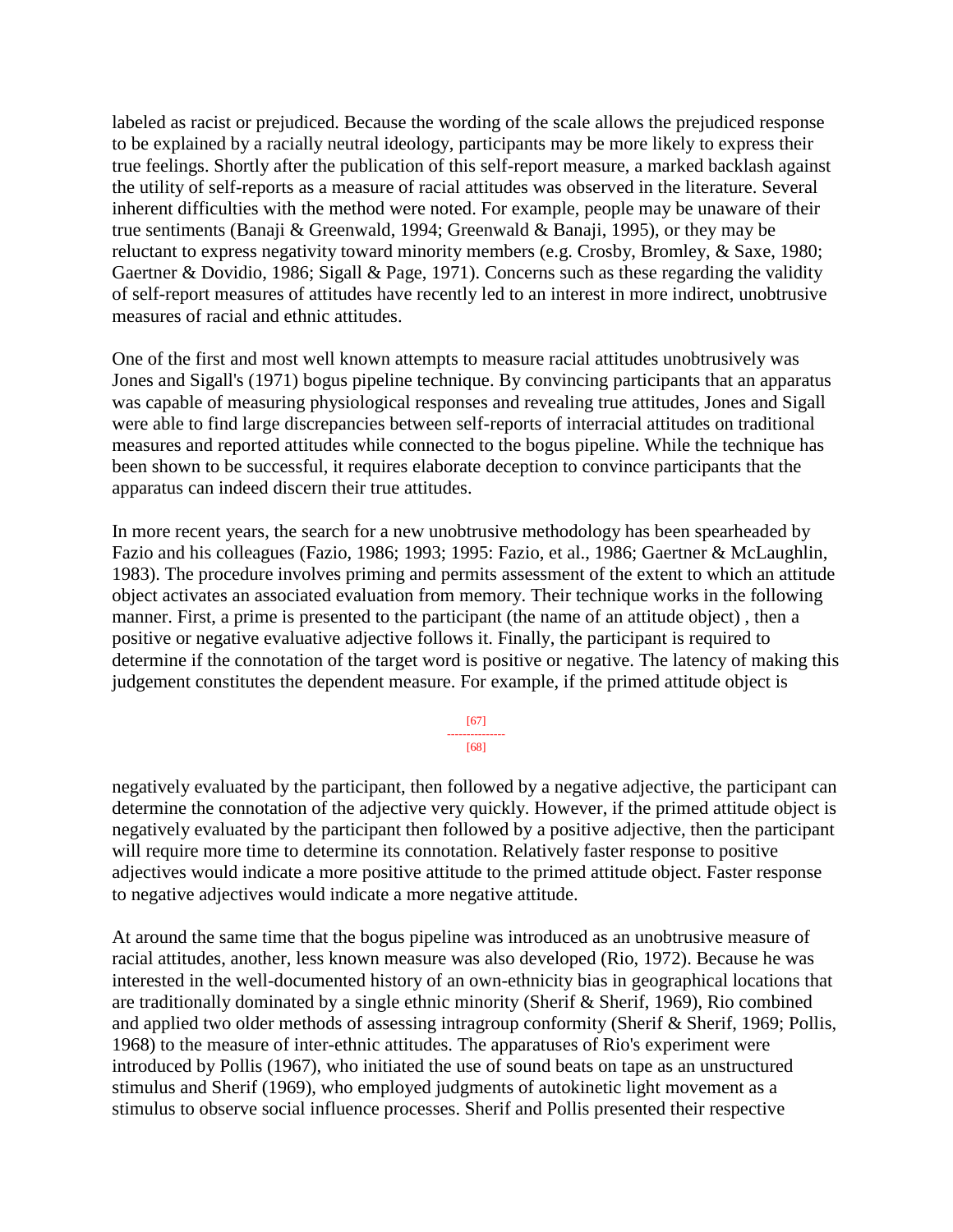stimuli to groups to measure conformity among group members. In their experiments, a participant would be grouped with several experimental confederates who were ostensibly fellow students. When asked about the different stimuli (e.g. how many sound beats did you hear? or how many light flashes did you see?), the confederates either grossly overestimated or underestimated an appropriate answer. Because the stimuli were ambiguous and difficult for individual participants to judge, the amount their judgment changed to converge toward that of a confederate is a good indicator of that confederates influence over the participant.

Rio used his ambiguous stimulus technique to study influence in inter-ethnic and same-ethnic (Hispanic-American and Anglo-American) dyads, rather than larger groups. Using the same basic apparatuses as Pollis and Sherif, Rio reasoned that if participants did indeed harbor an inherent bias toward members of their own ethnicity, then their estimates of an ambiguous stimulus would tend to diverge from the estimates of a cross-ethnic partner, and converge toward the estimates of a partner of the same ethnicity. Sampson (1968) had demonstrated that an asymmetric esteem relationship affects convergence, and that disesteem is associated with divergence of estimates. Rio initially had his participants listen to a pre-recorded audio tape of sound beats from a metronome for a period of 10 seconds and make a judgement about how many beats could be heard if the tape had played for a full minute. Next, one week after the initial session, participants returned and participated in an identical session with either a sameethnic or inter-ethnic partner. Using college males as his research participants, Rio used convergence of estimates in the presence of a same ethnic or divergence in the presence of a cross-ethnic partner as his measure of bias. He found evidence for a strong own-ethnicity bias, particularly among the Anglo-American males in his sample.

[68] --------------- [69]

Because Rio's experiment was conducted over twenty years ago with an all male sample, Garcia, Garcia, and Joyner (1993), conducted a replication of the study using an all female, college student sample. They found no similar bias among females at the same institution. The purpose of the present study was to replicate the Garcia, Garcia, and Joyner (1993) experiment with the addition of extra participants in an effort to determine if an ethnic bias could be demonstrated using Rio's methodology with a larger sample.

## **METHOD**

Participants were 36 female Anglo- and Hispanic-American students of typical college age (18- 25) from introductory psychology classes of cooperating professors at Texas A&M University-Kingsville. Course credit was offered in exchange for participation in the project. Participants' ethnic identity, age and available times for participation were taken from consent agreements in the process of volunteering. Potential participants were informed of the nature of the project and were allowed to ask questions concerning what would be required of them prior to volunteering. They were informed that the procedure would involve no stress, discomfort, or embarrassment and that they would be free to withdraw from the study at any time, for any reason.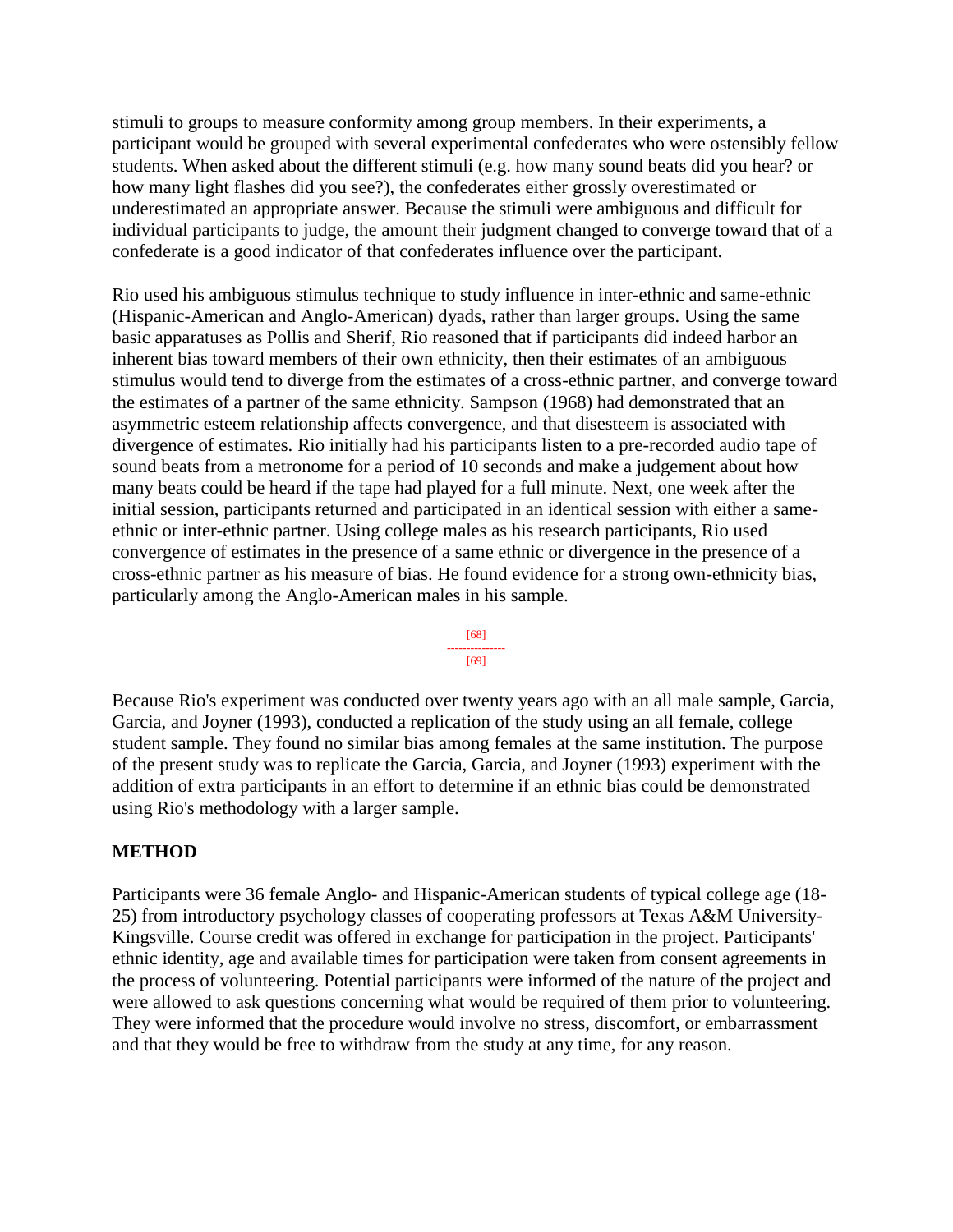Two separate stimuli were utilized. The auditory stimulus consisted of sound beats which were pre-recorded on tape at the objective rate of 200 beats per minute. The visual stimulus consisted of 150 electronic metronome flashes per minute which were projected onto a distorted screen. During the judgmental sessions, participants were exposed to the stimuli at random predetermined intervals (ranging from 3 to 15 seconds per exposure). Participants were then required to make judgments about the presented stimuli. They were asked "If this tape played (light flashed) for a full minute, how many beats (flashes) do you think that you would hear (see)?" They were given instructional sets concerning the stimuli in an effort to more easily identify convergence and divergence of estimates. The instructional set was given to the participant by the experimenter through the following statement: "To keep down wild guesses at first, I am permitted to tell you that the correct answer is somewhere between \_\_\_\_\_ and \_\_\_\_\_ beats/flashes per minute." The instructional sets given were as follows:

 Auditory stimulus High: 200-250 Low: 150-200 Visual stimulus High: 150-200 Low: 100-150

Judgments rendered by the participant were recorded manually by the experimenter. The experiment took place in a small room with distractions being minimized as much as possible. The only people present during testing were the experimenter and one or two participants.

[69] --------------- [70]

Individuals participated in a total of four judgmental sessions, lasting between 3 to 5 minutes each. Each session consisted of twenty judgments. During the first and third judgmental session participants were tested alone. Each participant made judgments on either the sound beats on tape, or the light flashes in the first session and made judgments on the remaining stimulus in the third session.

During the second judgmental session, two participants were paired within or across ethnicity. The dyad members were given two different judgmental standards during their first sessions (i.e. one was previously given a high instructional set and one was given a low instructional set). Finally, during the fourth judgmental session, participants were once again paired within or across ethnicity. The order of participation and the assignment of visual or auditory stimulus situations, high or low instructional set, and pairing within or across ethnicity was systematically varied to control for practice and order effects.

After pairing was completed, participants' names were removed from records of their performance and were replaced by codes. This procedure was implemented in an effort to avoid labeling any participant as prejudiced. If participants did not stay within their given instructional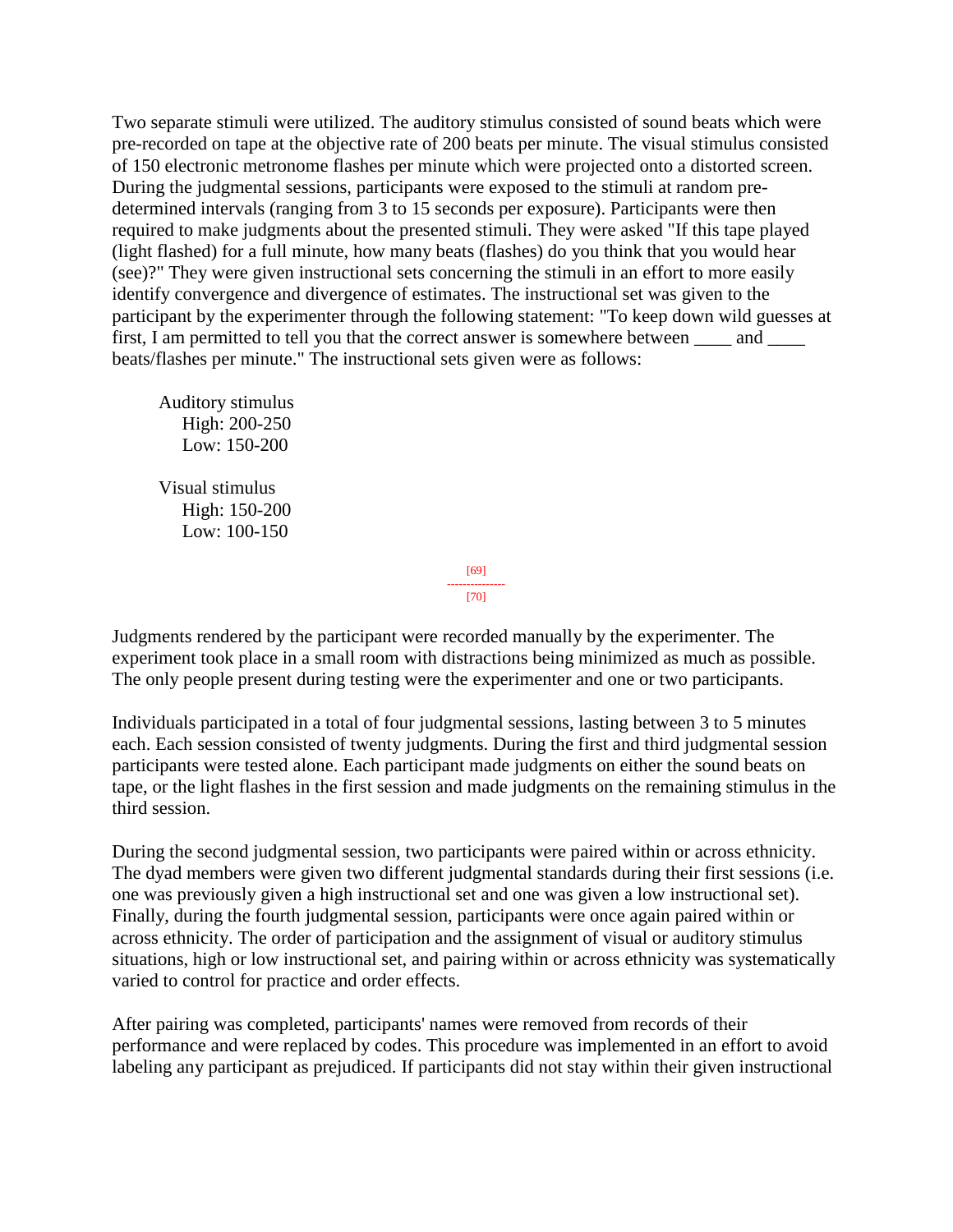set during the alone sessions, their responses were not used in the computation of the results. Data for three Anglo-American and two Hispanic-American participants were so lost.

#### **RESULTS**

Our conceptual dependent variable of own-ethnic bias was operationalized by convergence or divergence of estimates when the participants were paired with a same-ethnic or inter-ethnic partner. To the extent that a participant's estimates converged toward the estimates of a partner of the same ethnicity, regardless of her differing instructional set, and diverged from those of an inter-ethnic partner, she was considered to be showing evidence of ethnic bias. Differential convergence of judgements rendered in same-ethnic and inter-ethnic pairing were computed by recording the numerical convergence or divergence of each participant's estimate while in the presence of a same-ethnic dyadic partner and while in the presence of a inter-ethnic partner.

#### [70] --------------- [71]

There were several instances of convergence of judgments within-ethnicity and divergence across-ethnicity of co-actor. This was true of both Anglo-American and Hispanic-American participants. However, the overall differences were not statistically significant. Results appear in Table 1 and Table 2. Two separate t-tests were performed in an effort to determine if the amount of convergence or divergence of estimates varied for Hispanic-American or Anglo-American participants depending upon the ethnicity of their partner. T-test analysis of the results in Tables 1 and 2 reveals no statistically significant influence between the pairs (either within or across ethnicity) for either Anglo-American or Hispanic-American participants. Anglo-American females converged more with Anglo-American partners than they did with Hispanic-American partners. Mean difference in convergence of Anglo-American participants was 7.58 (SD = 24.18). However, that difference was not significant,  $t(15) = 1.47$ ,  $p > .05$ . Thus, Anglo-American participants were not found to converge more toward the estimates of same-ethnic than inter-ethnic partners. The difference in the convergence rate was even smaller for Hispanic American female participants ( $M = -1.15$ ,  $SD = 46.76$ ) and also not significant, t (16) = -.09, p > .05. Thus, estimates of Hispanic females were no more likely converge toward those of a sameethnic than inter-ethnic partner. We conclude that no ethnic bias among female college students could be demonstrated using this methodology with this sample.

#### [71] ---------------

[72]

TABLE 1

Judgmental convergence toward (+) or divergence from (-) views of a sameethnic or cross-ethnic partner by Anglo American Females

|             | Accommodation when coactor is |                   |            |
|-------------|-------------------------------|-------------------|------------|
| Participant | Anglo American                | Hispanic American | Difference |
| AA3         | 7.00                          | 14.66             | $-7.66$    |
| AA4         | $-1.33$                       | 12.33             | $-13.66$   |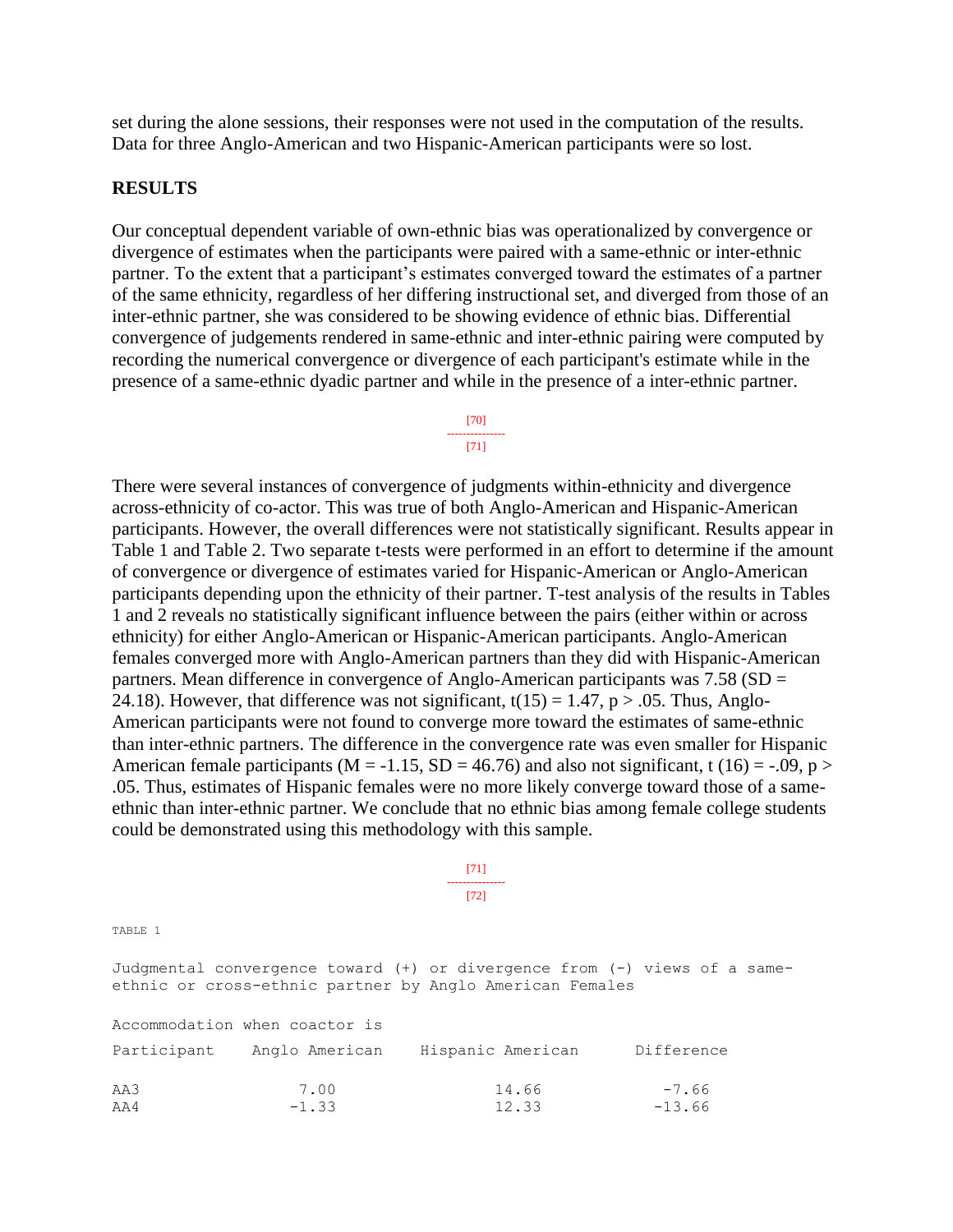| AA5  | 3.34     | 4.00     | $-.64$   |
|------|----------|----------|----------|
| AA7  | 11.66    | $-7.20$  | 18.86    |
| AA8  | 24.33    | $-1.27$  | 25.60    |
| AA9  | 13.74    | $-8.00$  | $-5.74$  |
| AA10 | 42.27    | $-31.87$ | 74.14    |
| AA11 | 2.53     | $-15.26$ | 17.79    |
| AA12 | $-1.00$  | 27.87    | $-28.87$ |
| AA13 | 3.07     | 6.46     | $-3.34$  |
| AA14 | 10.00    | 1.20     | 8.80     |
| AA15 | 69.66    | $-52.00$ | 121.86   |
| AA16 | 4.40     | $-12.06$ | 16.46    |
| AA17 | $-15.00$ | 2.34     | 72.66    |
| AA18 | 4.00     | $-7.67$  | 11.67    |

Note: A positive number indicates convergence of estimates (from the given instructional set to that of the interaction partner), a negative number indicates divergence. Difference is an indicator of overall ethnic bias. A positive difference indicates bias against Hispanics.

> [72] --------------- [73]

TABLE 2

Judgmental convergence toward (+) or divergence from (-) views of a sameethnic or cross-ethnic partner by Hispanic American Females

Accommodation when coactor is

| Participant | Anglo American | Hispanic American | Difference |
|-------------|----------------|-------------------|------------|
| HA2         | 2.60           | 14.00             | $-11.40$   |
| HA3         | 62.00          | $-37.00$          | 99.00      |
| HA4         | $-28.80$       | $-18.00$          | $-10.80$   |
| HA5         | $-17.47$       | 65.26             | $-82.73$   |
| HA6         | 10.67          | 2.14              | 8.53       |
| HA7         | 44.46          | $-4.94$           | 49.40      |
| HA8         | $-24.34$       | 7.33              | $-31.67$   |
| HA9         | $-8.00$        | 7.00              | $-15.00$   |
| HA10        | $-0.67$        | $-15.26$          | 14.59      |
| HA11        | 13.54          | $-6.80$           | 20.34      |
| HA12        | $-9.20$        | 40.67             | $-49.87$   |
| HA13        | 8.33           | 32.73             | $-24.40$   |
| HA15        | $-19.20$       | 10.27             | $-29.47$   |
| HA16        | 3.33           | 22.00             | $-18.67$   |
| HA17        | $-38.94$       | $-19.67$          | $-19.27$   |
| HA18        | 12.67          | $-70.33$          | 83.00      |

Note: A positive number indicates convergence of estimates (from the given instructional set to that of the interaction partner), a negative number indicates divergence. Difference is an indicator of overall ethnic bias. A positive difference indicates bias against Hispanics.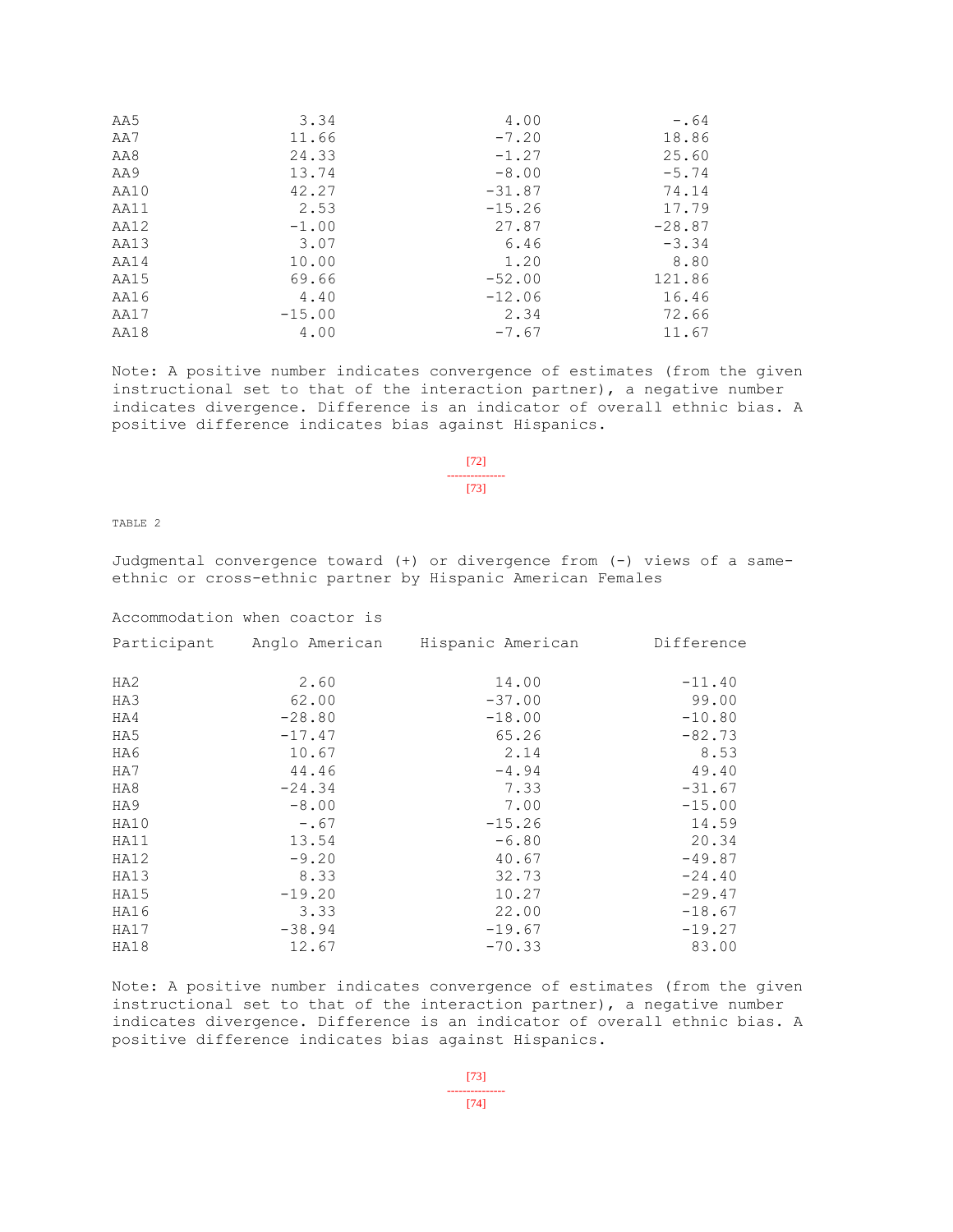### **DISCUSSION**

The present study was the second in the series to find a lack of evidence for ethnic bias using the unobtrusive methodology introduced by Rio (1972). Although the experimental design differs from that of Rio's experiment in that he employed collaborators posing as volunteer participants, while we used real-participant co-actors to eliminate deceit, all other aspects are virtually identical.

The purpose of this study was to add credibility to the Garcia, et al., (1993) finding of a lack of ethnic bias among females using Rio's methodology. We have shown that, with few exceptions, such bias cannot be demonstrated. This study was the third in a series using the methodology introduced by Rio (1971). Although his findings supported the validity of the technique at the time, it seems that it may no longer be valid.

There were undoubtedly many differences in the samples of Rio (1972), Garcia, et al. (1993), and the present study. Chief among these is the single gender criterion of both studies. It may be wise in a future study to include both males and females in the sample. Another unavoidable difference was the time in which both studies were carried out. It is likely that Anglo Americans in 1972 were less inhibited in displaying an own-ethnic bias than were members of the more current samples. The ethnic composition of the student body at Texas A&M University-Kingsville at the time of the data collection of the two studies was vastly different. In 1973, shortly after Rio's initial study was conducted, the student body was approximately 73.6% Anglo American and 17.7% Hispanic American. At the time of the present investigation, the ethnicity of the student body was approximately 28.8% Anglo American and 62.5% Hispanic (Office of the Registrar, Texas A&M University-Kingsville, personal communication, October 9, 1997). Differing amounts of intergroup contact could also serve as a reasonable explanation for the observed differences in own-ethnic favoritism and cross-ethnic bias found in the two studies. However, if the reason for differing results in the three studies does prove to be inhibition in expression of bias, it will call into question the validity of Rio's methodology as a realistic measure of ethnic bias. Rio (1972) designed his methodology to measure ethnic bias unobtrusively like Jones and Sigall's (1971) bogus pipeline technique. If participants are able to consciously recognize their display of bias and to subvert it in the paradigm, it is useless as an unobtrusive measure.

Despite this possibility, the results of Garcia, et al. (1993) and the present study are insufficient to justify a complete disregard for Rio's (1972) technique. In the future, additional partial replications should be attempted with different sample compositions. If these studies produce similarly disappointing results, it might be wise to regard Rio's (1972) measure as invalid, at least in the present day.

> [74] --------------- [75]

#### **REFERENCES**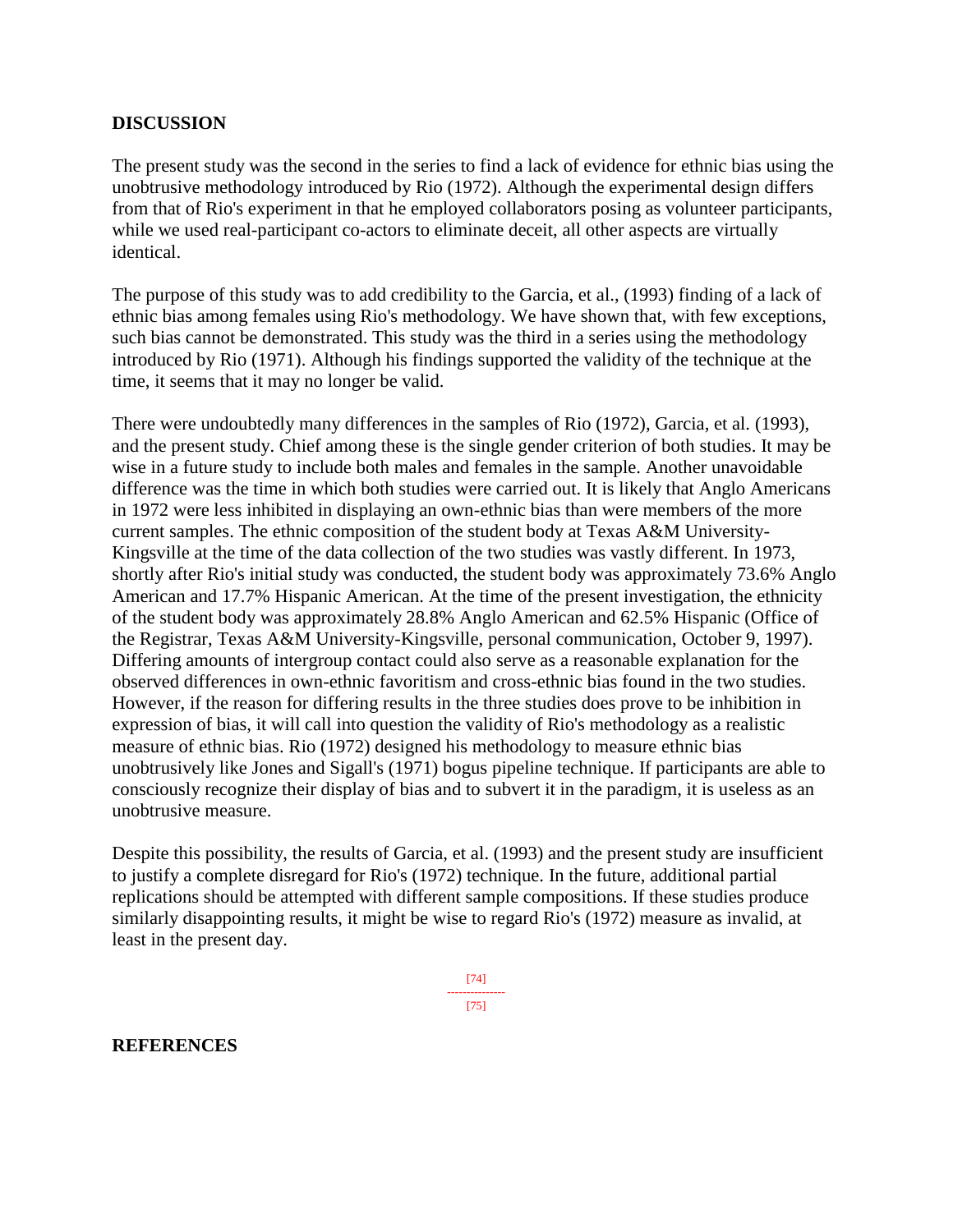Banaji, Mahzarin, and Anthony G. Greenwald. 1994. Implicit stereotyping and prejudice. In Mark P. Zanna and James M. Olson (Eds.), The psychology of prejudice: The Ontario Symposium (Vol. 7, pp. 55-76). Hillsdale, NJ: Erlbaum.

Crosby, Faye, Stephanie Bromley, and Leonard Saxe. 1980. Recent unobtrusive studies of Black and White discrimination and prejudice: A literature review. Psychological Bulletin, 87, 546- 563.

Fazio, Russell H. 1986. How do attitudes guide behavior? In Richard M. Sorrentino and E. Tory Higgins (Eds.), The handbook of motivation and cognition (pp. 204-243). New York: Guilford Press.

Fazio, Russell H. 1993. Variability in the likelihood of automatic activation: Data re-analysis and commentary on Bargh, Chaiken, Govender, and Pratto (1992). Journal of Personality and Social Psychology, 64, 753-758, 764-765.

Fazio, Russell H. 1995. Attitudes as object-evaluation associations: Determinants, consequences, and correlates of attitude accessibility. In Richard E. Petty and Jon A. Krosnick (Eds.), Attitude strength: Antecedents and consequences (pp. 247-282). Hillsdale, NJ: Erlbaum.

Fazio, Russell H., David M. Sanbonmatsu, Martha C. Powell, and Frank R. Kardes.1986. On the automatic activation of attitudes. Journal of Personality and Social Psychology, 50. 229-238.

Garcia, Cynthia, Theresa Garcia, and Tracy Joyner. 1993. "Co-actor Influence on College Women Within and Across Ethnicity." Unpublished research Texas A&M University-Kingsville.

Gaertner, Samuel L., and John F. Dovidio. 1986. The aversive form of racism. In John F. Dovidio and Samuel L. Gaertner (Eds.), Prejudice, discrimination, and racism (pp. 61-89). Orlando, FL: Academic Press.

Gaertner, Samuel L., and John P. McLaughlin. 1983. Racial stereotypes: Associations and ascriptions of positive and negative characteristics. Social Psychology Quarterly, 46. 23-30.

> [75] --------------- [76]

Greenwald, Anthony G., & Mahzarin R. Banaji. 1995. Implicit social cognition: Attitudes, selfesteem, and stereotypes. Psychological Review, 102. 4-27.

Jones, Edward E., and Harold Sigall. 1971. The bogus pipeline: A new paradigm for measuring affect and attitude. Psychological Bulletin, 76. 349-364.

Joyner, Tracy. 1994. " Female Accommodation Within and Across Ethnicity of Co-actors" M.A. Thesis, Texas A&M University-Kingsville.